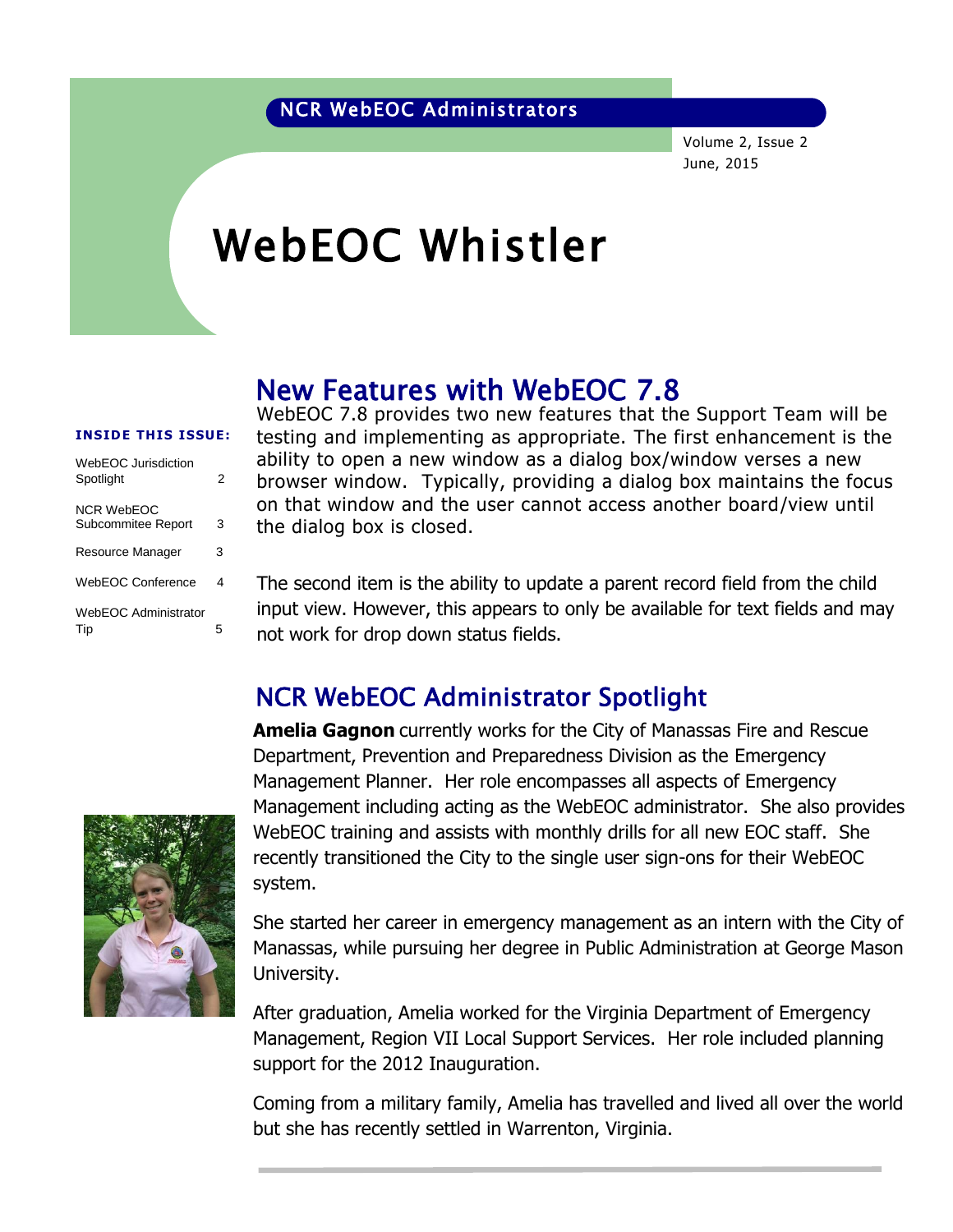## Quiet Times in Loudoun County by Jeff Fletcher

Fortunately Loudoun, along with the entire region, has been relatively quiet with regard to regional events (yes I know, I just jinxed it  $-$  I'm knocking on wood as I write). This is a dual-edged sword from a WebEOC perspective. The down-side is class sizes are much smaller and interest lies elsewhere. The up-side is we have a chance to catch our collective breath and take care of some on-going projects, make some enhancements, and prepare for the World Police and Fire Games.

Loudoun County has spent some time developing a new board and enhancing others. As our number of daily use WebEOCers increases so do our development and enhancement hours. This provides for a more steady growth of the system in lieu of the new board "slam" we often get following an incident. The most significant board we've been working on is called the Facilities Ticket board. This will be used by the Fire Department's Facility group. When deployed, the board will be accessed from each fire department facility (stations, academy, offices, fleet, warehouse, etc.). The user at the location will be able to submit a ticket regarding anything from a broken stove to problems with the bay doors, to asking for enhancements or new furnishing, fixtures, or equipment. The "ticket" will then go to the facilities group who will receive an e-mail notifying them of a new record. They will then make notes, assign it to staff, and/or create a County work ticket. The great news is the guys in the station will be able to track the progress of the request. This should eliminate duplicate tickets and centralize the ability to track maintenance issues.

In addition, the board will be the repository of all types of facility equipment from HVAC equipment to generators to appliances. The group responsible for maintaining all these will be able to do some reporting to see when appliance warranties expire, when preventive maintenance is due, and more. Several views have been created so guys assigned to a station only see their tickets but Battalion Chiefs can see all the tickets for their battalion. Chip and the rest of the Support Team have gone above and beyond on this board and I appreciate all their hard word. It has been one of the most complex boards created in Loudoun and I look forward to showing it at our next Admin meeting.

Enjoying the quiet before the storm.

### Preparedness Quote

"It is not the ship so much as the skillful sailing that assures the prosperous voyage."

-- George William Curtis

page 2

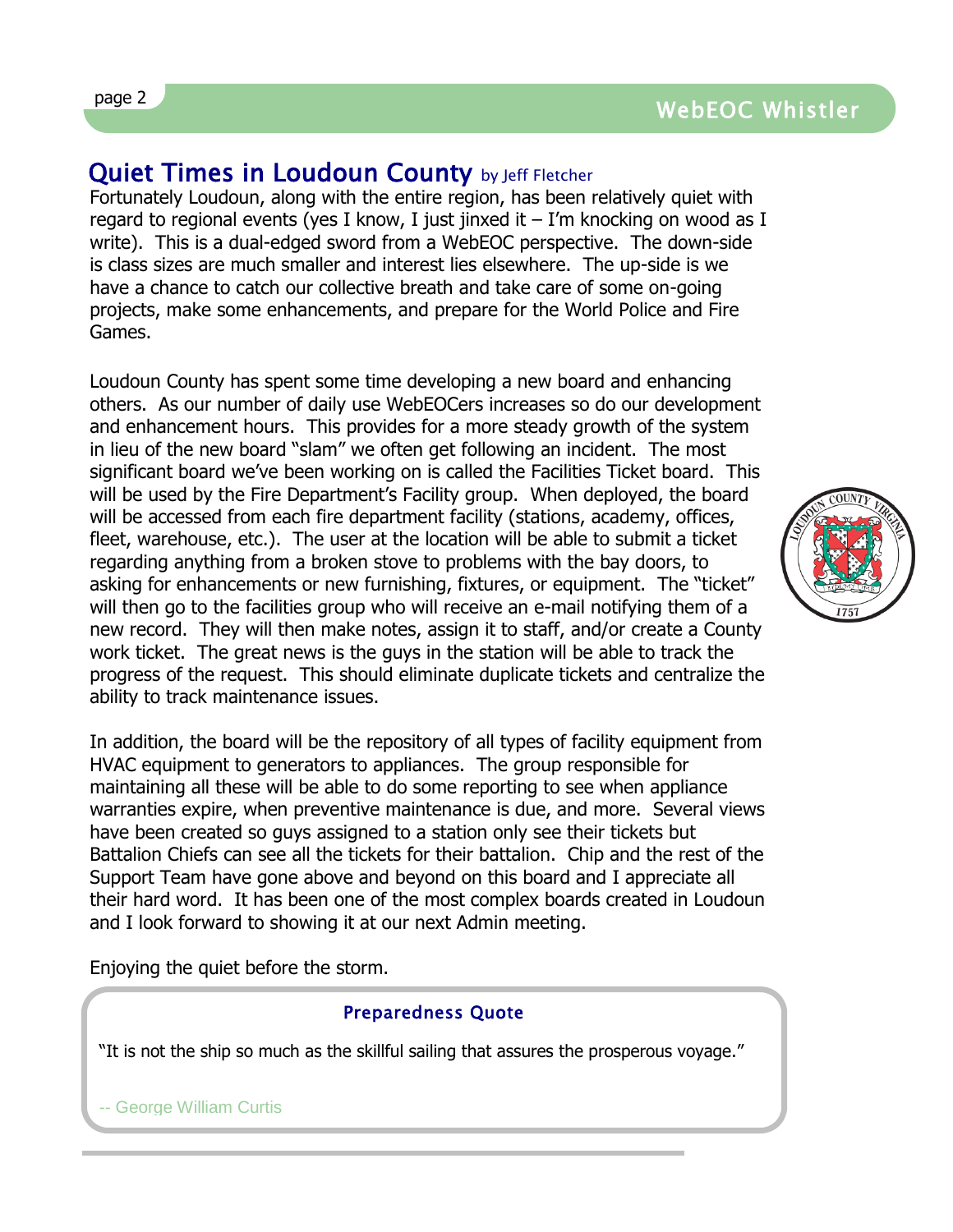# WebEOC Whistler Page 3 WebEOC Whistler page 3

# Report from the NCR WebEOC Subcommittee

On April 7, 2015, the NCR WebEOC subcommittee held its quarterly face-to-face session. One area discussed was operations during the World Police and Fire games. As discussed, all jurisdictions should follow their normal methods of operation and practices. The Games Operation Center has been temporarily added to the EOC Status board and contact information will be populated into the board. The Games Operations Center (GOC) will make postings to the NCR boards as appropriate. Even if you report to another jurisdiction in relation to the games, please continue to use your home jurisdiction's WebEOC System.

The subcommittee decided to add a remove checkbox for items inadvertently posted to the NCR General Announcements and NCR Significant Events boards. The committee will reevaluate this feature in August to determine its continued availability. If the decision is to maintain the feature, new language will be drafted for the Policy document.

Remember the NCR WebEOC website, [www.ncrwebeoc.com,](http://www.ncrwebeoc.com/) has gone live and you can visit it to gain access to the Catalog documents. If you have additional content you would like to see added to the site, please send an email to [support@ncrwebeoc.com.](mailto:support@ncrwebeoc.com)

# Reminder

The WMATA Stations Board has been retired. If you have not already deleted the board from your system, please do so as soon as possible.

# NCR Resource Manager Board Update

The NCR NIMS Working Group has provided feedback on the Resource Manager (RM) Board. New items and changes were identified:

- specifics for jurisdiction, example: Prince George's County needed a breakdown for municipalities
- edits to data to eliminate duplications, fix errors, and correctly address capabilities where questions were made
- request for a legend of status types has been made and providing users with a definition for each status
- creation of a view-only display for non-NIMS personnel to view the resource data. This will include: an RTLT link at the top of the details views with no edit capabilities

The NCR NIMS Working Group updated the Resource Management Guide to reflect current changes. In addition, the NCR WebEOC Support Team is currently creating the first jurisdictional view for Loudoun County as a "pilot". This enables Loudoun County to enter in actual resources with their jurisdictional POCs and provide feedback to the NCR WebEOC Support Team, who can make easy adjustments before all jurisdictional views have been made. This is another layer of quality assurance to enhance the working abilities of the WebEOC RM Board.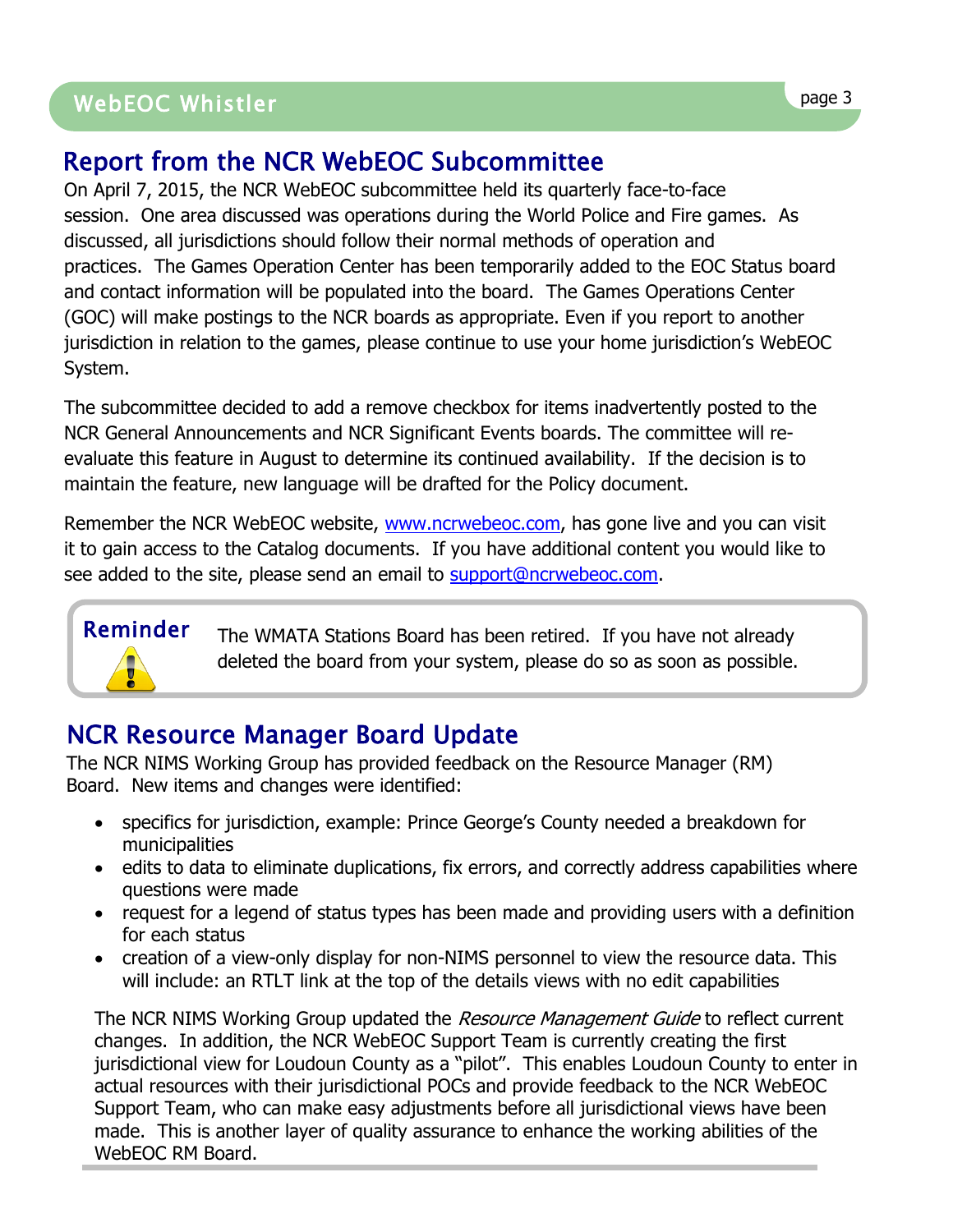# 2015 WebEOC User Conference

The Intermedix Summit in Dallas, Texas, this year was a great opportunity for the National Capital Region (NCR) attendees to network with WebEOC peers across the Country. The group enjoyed the opportunity to share what the NCR is doing with shared boards and the deployment of the new Resource Manager board with its enhanced typing capability. However, one of the greatest values was the time the NCR group spent discussing ideas, system use and how to enhance our program from the information learned attending sessions presented by our WebEOC peers. With busy schedules and many commitments, opportunities to spend a block of time discussing these topics as a group is limited and valued when it occurs. The conference left most with new ideas on how to further improve our existing WebEOC boards.

The major draw at the conference was the board/information sharing sessions. As in previous years, these were useful and informative. For example, learning how the Missouri area is utilizing the new IMX connect mobile application was insightful as the NCR evolves its use with WebEOC. Also, privately meeting with the TSA folks to learn how they took our Bugs, Enhancements and New Requests (BEN) board concept and added components to track and document Quality Assurance efforts, documentation and release information was useful. Further, the sessions sharing practical implementations using WebEOC's application interface (API) and advanced JavaScript programming to enhance board's functionality was very interesting and useful.

Finally, learning firsthand the features of the expected roll out of WebEOC 8 was enlightening and invaluable. During this discussion, a limited demo was provided and items currently offered within WebEOC 7 that may be discontinued in WebEOC 8 were discussed. This gave the user community the opportunity to respond and address questions and concerns while development efforts are continuing and can be incorporated based on the user feedback provided. In addition, this gave the NCR the opportunity to gain insight into the impact of rolling out WebEOC 8 with its new, modern look and feel user interface.

In summary, the WebEOC conference was a great opportunity for others to learn from the NCR, as well as the NCR to learn and grow from others efforts and lessons learned.





 $\overline{a}$